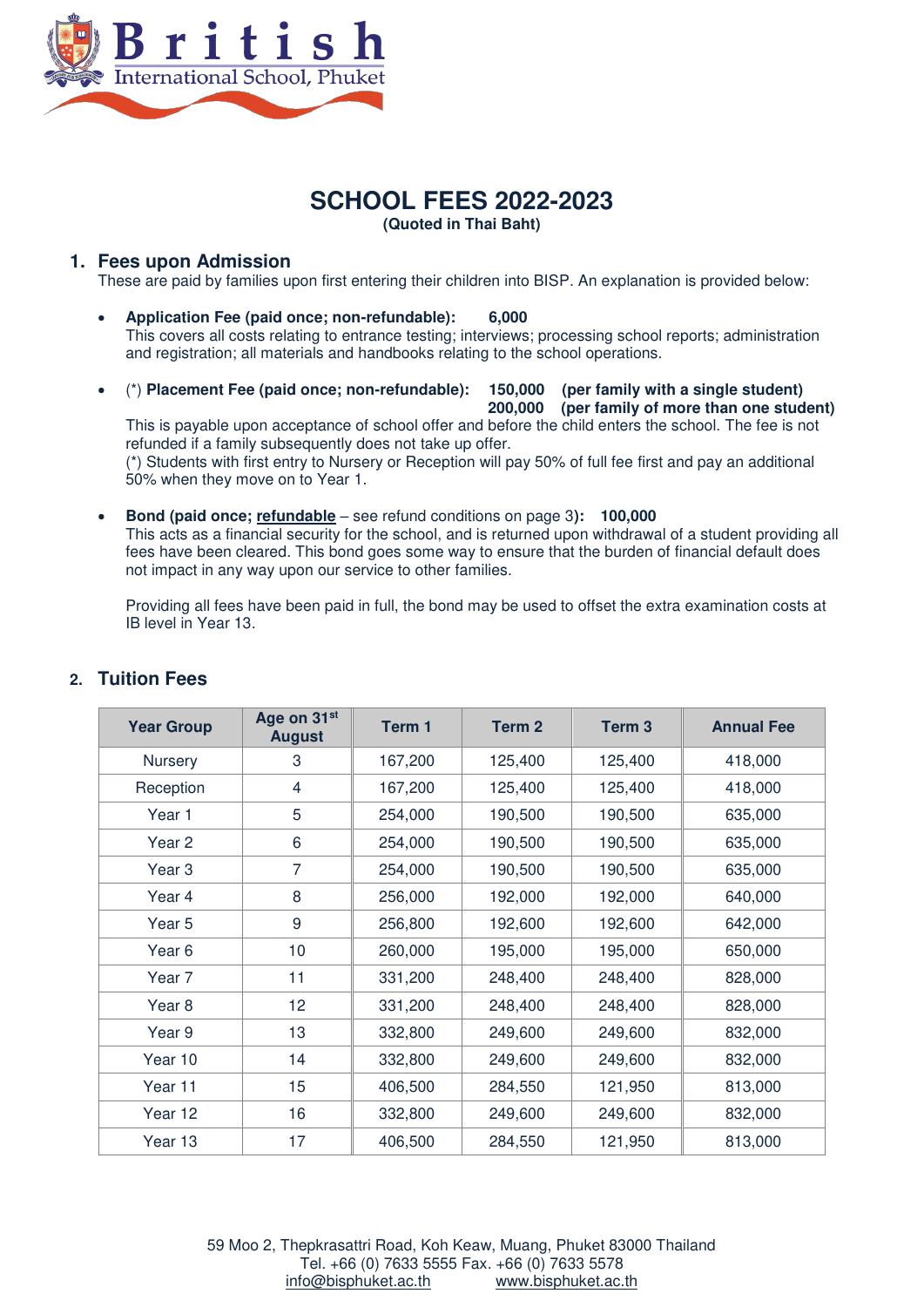

## **Tuition fee includes the following**:

- All costs relating to the curriculum delivered at BISP;
- Lunch for Day Students;
- Any additional support teaching, including English as a Second Language, but not including programmes that require extra support for students identified with specialist learning needs;
- Student accident insurance up to 20,000 Baht per accident (limited to accidents that happened inside the campus or school related activities only). Comprehensive accident insurance is the responsibility of parents
- Educational field trips (applicable to full fee paying students only)

**Tuition fee** is non-refundable except on the conditions stated in the 'Refund of Fees'

| <b>Fees</b>                            | <b>Year Group</b>  | Term 1  | Term <sub>2</sub> | Term <sub>3</sub> | <b>Annual Fee</b> |
|----------------------------------------|--------------------|---------|-------------------|-------------------|-------------------|
| <b>Weekly Boarding</b><br>$(*)$<br>Fee | Y4 - Y6            | 139,600 | 104.700           | 104.700           | 349,000           |
|                                        | Y7 - Y10, Y12      | 161,200 | 120,900           | 120,900           | 403,000           |
|                                        | <b>Y11 and Y13</b> | 201,500 | 141,050           | 60,450            | 403,000           |
| (*) Full Boarding Fee                  | Y4 - Y6            | 166,800 | 125,100           | 125,100           | 417,000           |
|                                        | Y7 - Y10, Y12      | 179,200 | 134,400           | 134,400           | 448,000           |
|                                        | <b>Y11 and Y13</b> | 224,000 | 156,800           | 67,200            | 448,000           |
| <b>Transportation Fee</b>              | $Y3 - Y12$         | 33,800  | 25,350            | 25,350            | 84,500            |
|                                        | <b>Y11 and Y13</b> | 42,250  | 29,575            | 12,675            | 84,500            |

## **3. Optional Fees**

# **4. Additional Charges**

- All students are required to wear the school uniform which can be purchased from the school shop.
- All examination fees for IGCSE and IB examinations will be responsibility of the parents.
- Parents will be invoiced for any extraordinary expenses incurred by their children.

#### **High Performance Athletes:**

- **-** All High Performance athletes under the direction of professional coaches will be charged a support and development fee per term.
- **-** Sport scholarship students are not exempt from this fee.
- **-** This fee will be confirmed at the beginning of the First Term and thereafter families will be invoiced at the beginning of each term
- **-** This fee is non-refundable.

#### **Intensive English Course (for 10-13 years old) - Fees**

Students who are offered a place in the Intensive English Course will be required to pay an additional fee per term.

Term 1 – 40,000 Baht Term 2 – 30,000 Baht Term 3 – 30,000 Baht

If a student enters the mainstream classes with additional support before the end of the term, there is no pro rata rate given. The full term fees must be paid. Students who enter the BISP Intensive English Course late but before half term will be expected to pay the full amount, however entry at half term or after will be charged at 50% of the termly rate.

> 59 Moo 2, Thepkrasattri Road, Koh Keaw, Muang, Phuket 83000 Thailand Tel. +66 (0) 7633 5555 Fax. +66 (0) 7633 5578 [info@bisphuket.ac.th](mailto:info@bisphuket.ac.th) [www.bisphuket.ac.th](http://www.bisphuket.ac.th/)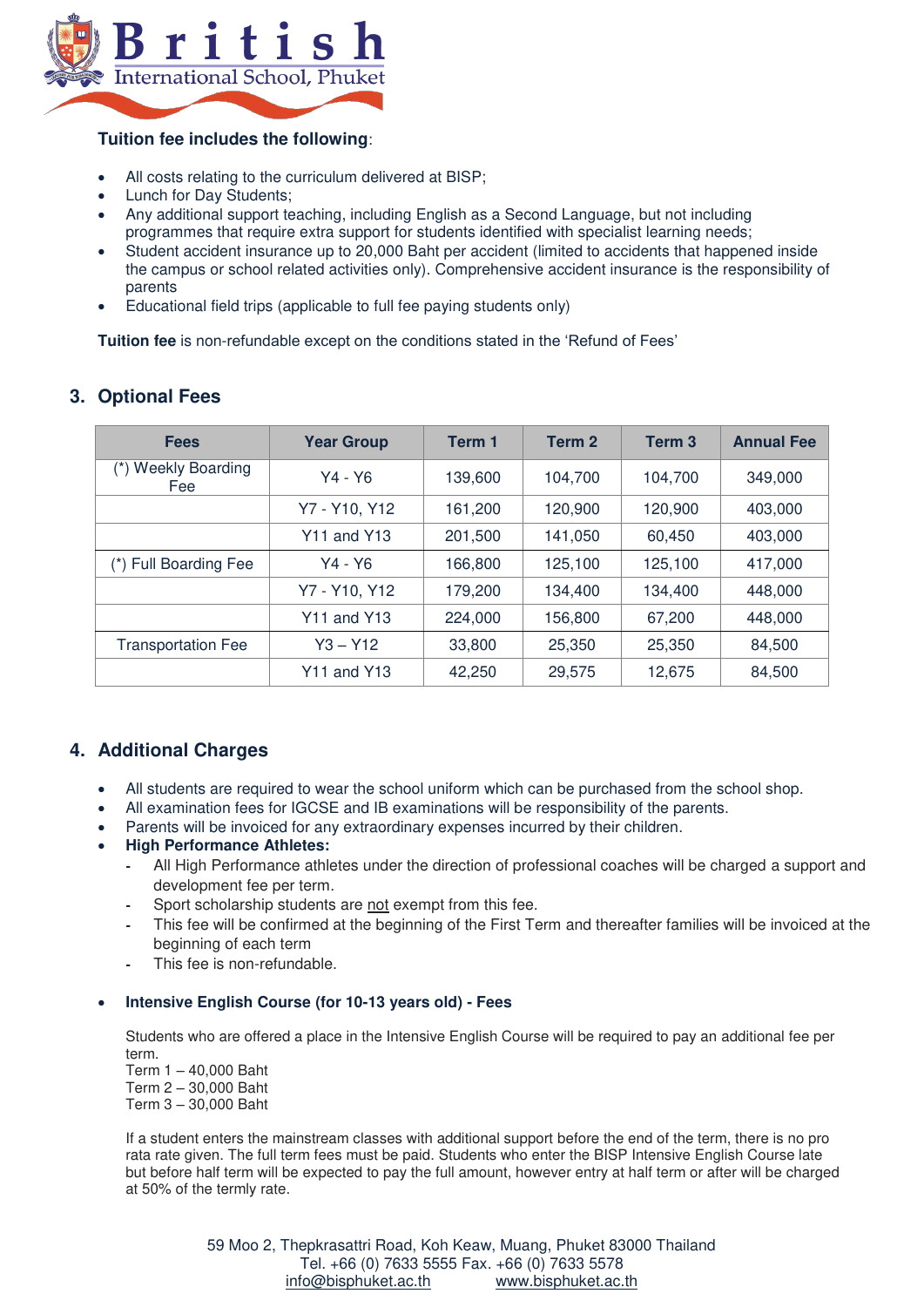

## **5. Payment Due Date / Late Payment of Fees**

 The due date for each term's main invoice is one month before the first day of that term. The main invoice for each term will be sent to parents well in advance of the due date.

| Term 1 | Payment due date is on 22 <sup>nd</sup> July 2022 |
|--------|---------------------------------------------------|
| Term 2 | Payment due date is on 9th December 2022          |
| Term 3 | Payment due date is on 24th March 2023            |

- If payment is not received by the due date, the student will not be admitted to the school for the term unless permission is granted by the Headmaster. Reports and certificates may be withheld if fees are not paid.
- There will be a surcharge for late payment of 10%
- Pro-rated fees will be applied to students who enroll at the school during a term, but these will not be less than 50% (fifty per cent) of the term fee.

## **6. Sibling Discount (not applicable to Little Ducks)**

- $\circ$  The second child in school will receive 5% discount on the Tuition fee.
- o The third child in school will receive 20% discount on the Tuition fee.
- $\circ$  The fourth and subsequent child in school will receive 30% discount on the Tuition fee.

## **7. Refunds**

## **7.1 Bond**

Bond will be refunded upon receipt of a written notice of withdrawal to the Registrar on or before the following dates:

- 25th April 2022 for students not returning in Term 1
- 22<sup>nd</sup> August 2022 for students not returning in Term 2
- 9<sup>th</sup> January 2023 for students not returning in Term 3

**\*** Bond will be refunded within one month after the last day of student's attendance or one month after submission date of the withdrawal form, whichever is latest.

#### **7.2 Tuition and Boarding**

| Term 1          |                |             | Term 2                                                             |                |                                                             | Term 3       |             |
|-----------------|----------------|-------------|--------------------------------------------------------------------|----------------|-------------------------------------------------------------|--------------|-------------|
| before          |                | on or after | Written notice on or Written notice Written notice on or<br>before |                | Written notice Written notice Written notice<br>on or after | on or before | on or after |
| 22 July<br>2022 | 18 Sep<br>2022 | 19 Sep 2022 | 9 Dec<br>2022                                                      | 20 Jan<br>2023 | 21 Jan 2023                                                 | 24 Mar 2023  | 25 Mar 2023 |
| 100%            | 50%            | $0\%$       | 100%                                                               | 50%            | 0%                                                          | 100%         | $0\%$       |

**No fees are refundable if a student completes more than half a term.** 

**\*\* The School reserves the right to adjust the fees (but not during the school year) \*\***